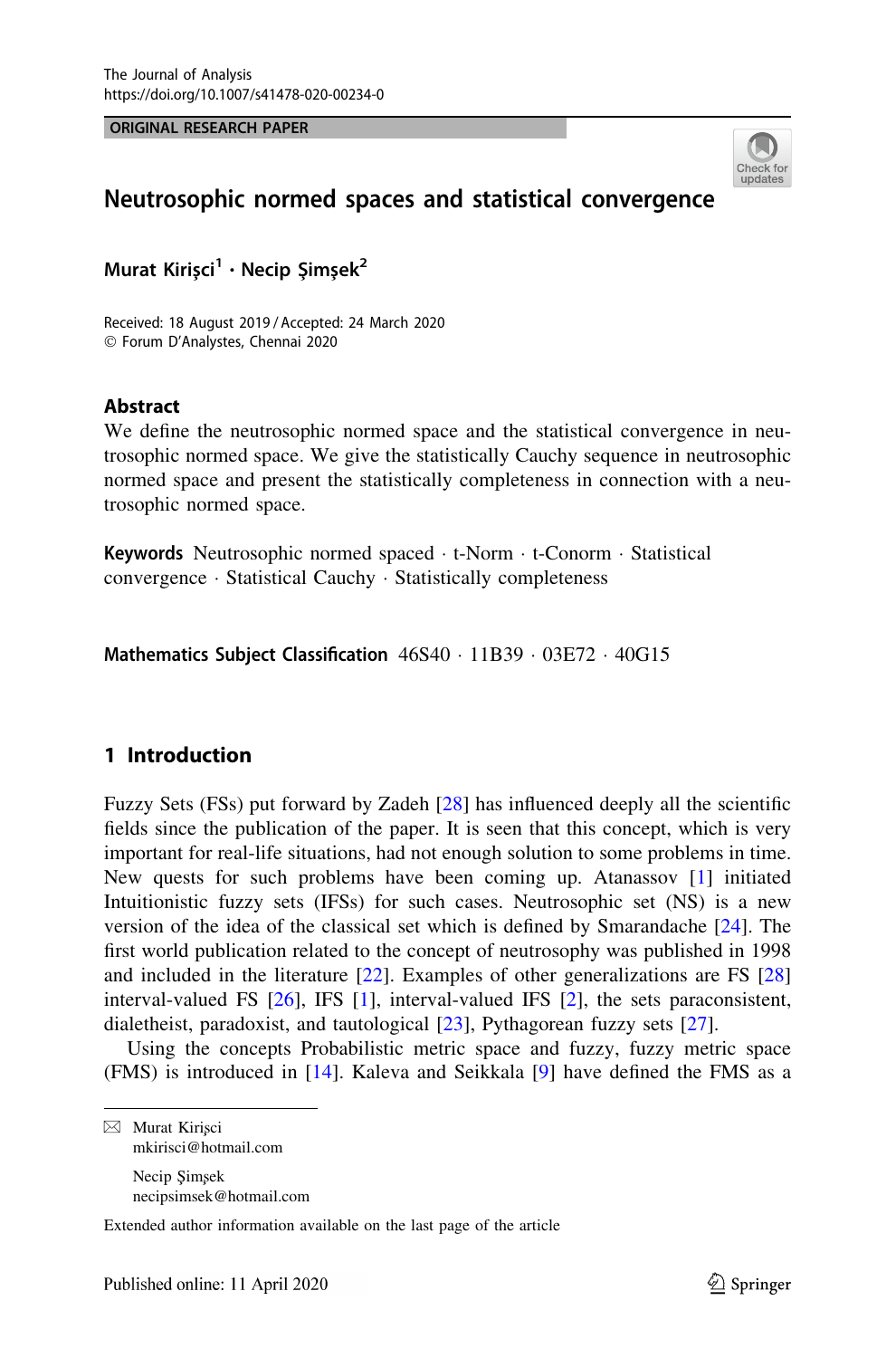<span id="page-1-0"></span>distance between two points to be a non-negative fuzzy number. In [\[7](#page-13-0)] some basic properties of FMS studied and the Baire Category Theorem for FMS proved. Further, some properties such as separability, countability are given and Uniform Limit Theorem is proved in [\[8](#page-13-0)]. Afterward, FMS has used in the applied sciences such as fixed point theory, image and signal processing, medical imaging, decisionmaking et al. After defined of the intuitionistic fuzzy set (IFS), it was used in all areas where FS theory was studied. Park [[21\]](#page-14-0) defined IF metric space (IFMS), which is a generalization of FMSs. Park used George and Veeramani's [\[7](#page-13-0)] thought of applying t-norm and t-conorm to FMS meanwhile defining IFMS and studying its basic features.

Bera and Mahapatra defined the neutrosophic soft linear spaces (NSLSs) [[3\]](#page-13-0). Later, neutrosophic soft normed linear spaces(NSNLS) has been defined by Bera and Mahapatra [\[4](#page-13-0)]. In [[4\]](#page-13-0), neutrosophic norm, Cauchy sequence in NSNLS, convexity of NSNLS, metric in NSNLS were studied. In future studies on this subject, it is also possible to work with the idea of ''Probabilistic metric space'' using neutrosophic probability [[25\]](#page-14-0).

In this paper was organized as follows:

- 1. Introduction
- 2. Preliminaries
- 3. Method
- 4. Neutrosophic Normed Spaces
- 5. Statistical convergence on NNS
- 6. Statistical complete NNS
- 7. Conclusion

### 2 Preliminaries

Choose  $A \subset Z^+$ . Randomly select an integer in  $J = [1, n]$ . Likely, if we calculate the ratio of the number of elements of set  $A$  in the interval  $J$  and the number of all elements in the interval J, it will be seen that this ratio belongs to set  $A$ . If this possibility consists (for  $n \to \infty$ ), then we can say that this limit is used to as the asymptotic density(AD) of  $\mathcal A$ . This refers us that the AD is a type of possibility of selection a number from the set A. For  $A, B \subset Z^+$ , if  $A \Delta B$  is finite, then the set A is as asymptotically equal to the set  $\mathcal{B}$  ( $\mathcal{A} \sim \mathcal{B}$ ). The notions of a lower AD and of convergence in density was given by Freedman in [[6\]](#page-13-0) as follows:

If the following conditions are hold, then for every values of  $J$ , the function g is called lower AD such that g is a function that characterize for all sets of  $N$ :

i. If  $A \sim \mathcal{B}$ , then  $g(A) = g(\mathcal{B})$ , ii. If  $A \cap B = \emptyset$ , then  $g(A) + g(B) \leq g(A \cup B)$ , iii.  $g(\mathcal{A}) + g(\mathcal{B}) \leq 1 + g(\mathcal{A} \cap \mathcal{B})$ , for all  $\mathcal{A}$ , iv.  $g(Z^+) = 1$ .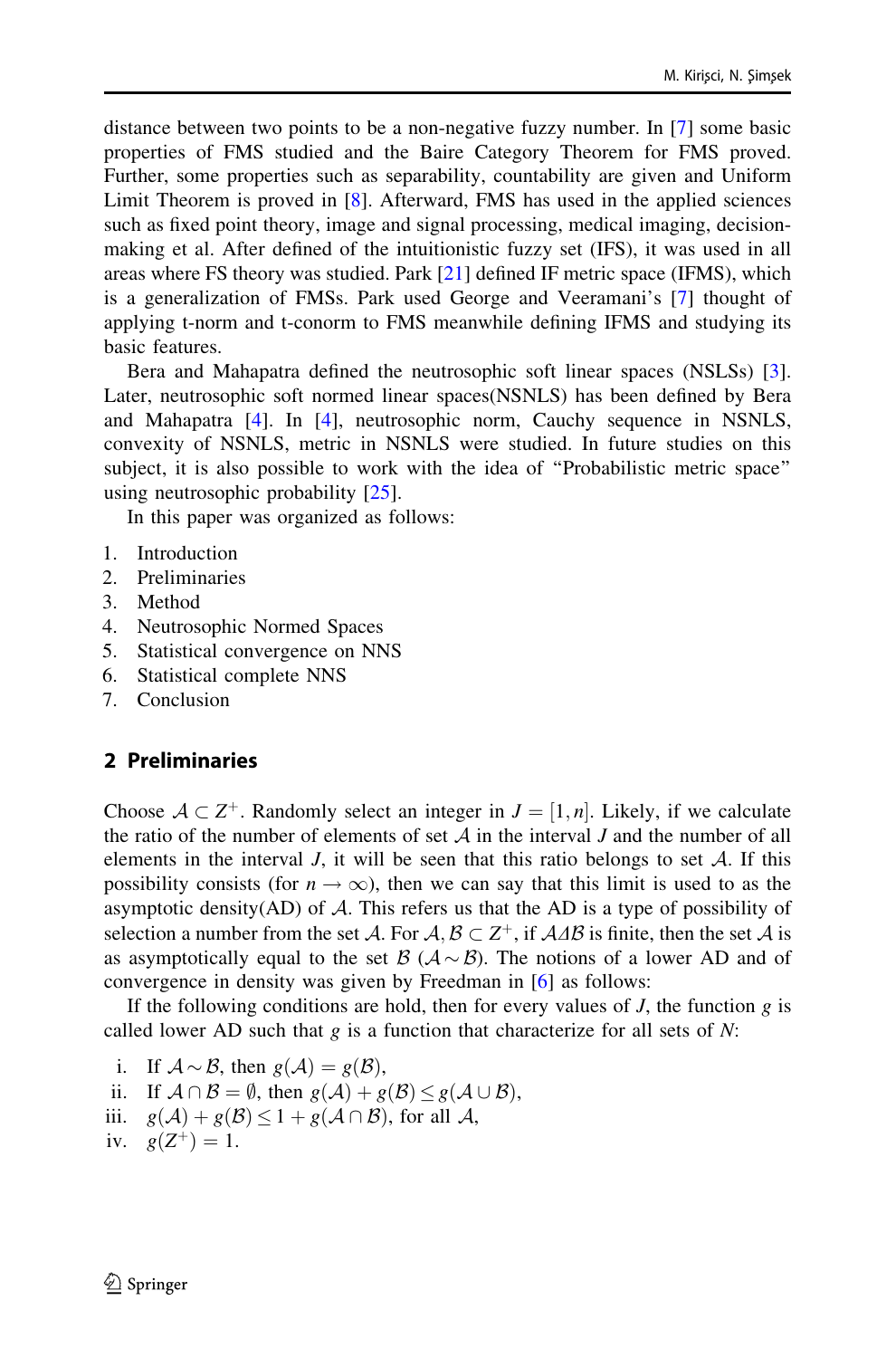According to the definition of lower AD, we can give the definition upper AD as follows:

Let g be any density and A be any set of N. The function  $\overline{g}$  is called upper AD, if  $\overline{g}(\mathcal{A}) = 1 - g(Z^+\backslash \mathcal{A}).$ 

If  $g(\mathcal{A}) = \overline{g}(\mathcal{A})$ , then A has natural density(ND) according to g, for  $\mathcal{A} \subset \mathbb{Z}^+$ . The term AD is often used for the function

$$
d(\mathcal{A}) = \liminf_{k \to \infty} \frac{\mathcal{A}(k)}{k},
$$

where  $A \subset N$  and  $A(k) = \sum_{x \le k, x \in A} 1$ . Also the ND of A is given by  $d(A) =$  $\lim_k k^{-1}|\mathcal{A}(k)|$  where  $|\mathcal{A}(k)|$  denotes the number of elements in  $\mathcal{A}(k)$ .

A real numbers sequence  $(a_k)$  is statistically convergent(SC) to  $\mathcal L$  if for every  $\varepsilon > 0$  the set  $\{k \in N : |a_k - \mathcal{L}| \geq \varepsilon\}$  has ND zero and denoted by S. In this case, we write  $S - \lim a_k = L$  or  $a_k \to \mathcal{L}(S)$ .

The sequence  $(a_k)$  is statistically Cauchy sequence(SCa) if for every  $\varepsilon > 0$  there is a positive integer  $N = N(\varepsilon)$  such that

$$
d\big(\{k\in N:|a_k-a_{N(\varepsilon)}|\geq \varepsilon\}\big)=0.
$$

Triangular norms (t-norms) (TN) were initiated by Menger [[16\]](#page-14-0). In the problem of computing the distance between two elements in space, Menger offered using probability distributions instead of using numbers for distance. TNs are used to generalize with the probability distribution of triangle inequality in metric space conditions. Triangular conorms (t-conorms) (TC) know as dual operations of TNs. TNs and TCs are very significant for fuzzy operations(intersections and unions).

**Definition 1** Give an operation  $\circ$  :  $[0,1] \times [0,1] \rightarrow [0,1]$ . If the operation  $\circ$  is satisfying the following conditions, then it is called that the operation  $\circ$  is *continuous TN*: For  $s, t, u, v \in [0, 1],$ 

i.  $s \circ 1 = s$ 

- ii. If  $s \le u$  and  $t \le v$ , then  $s \circ t \le u \circ v$ ,
- iii.  $\circ$  is continuous,
- iv.  $\circ$  is commutative and associative.

**Definition 2** Give an operation  $\bullet : [0,1] \times [0,1] \rightarrow [0,1]$ . If the operation  $\bullet$  is satisfying the following conditions, then it is called that the operation  $\bullet$  is continuous TC:

i.  $s \bullet 0 = s$ .

ii. If  $s \le u$  and  $t \le v$ , then  $s \bullet t \le u \bullet v$ ,

- iii.  $\bullet$  is continuous.
- $iv.$   $\bullet$  is commutative and associative.

Form above definitions, we note that if we choose  $0<\varepsilon_1,\varepsilon_2\lt1$  for  $\varepsilon_1 > \varepsilon_2$ , then there exist  $0<\varepsilon_3, \varepsilon_4<0, 1$  such that  $\varepsilon_1 \circ \varepsilon_3 \geq \varepsilon_2$ ,  $\varepsilon_1 \geq \varepsilon_4 \bullet \varepsilon_2$ . Further, if we choose  $\varepsilon_5 \in (0, 1)$ , then there exist  $\varepsilon_6$ ,  $\varepsilon_7 \in (0, 1)$  such that  $\varepsilon_6 \circ \varepsilon_6 \geq \varepsilon_5$  and  $\varepsilon_7 \bullet \varepsilon_7 \leq \varepsilon_5$ .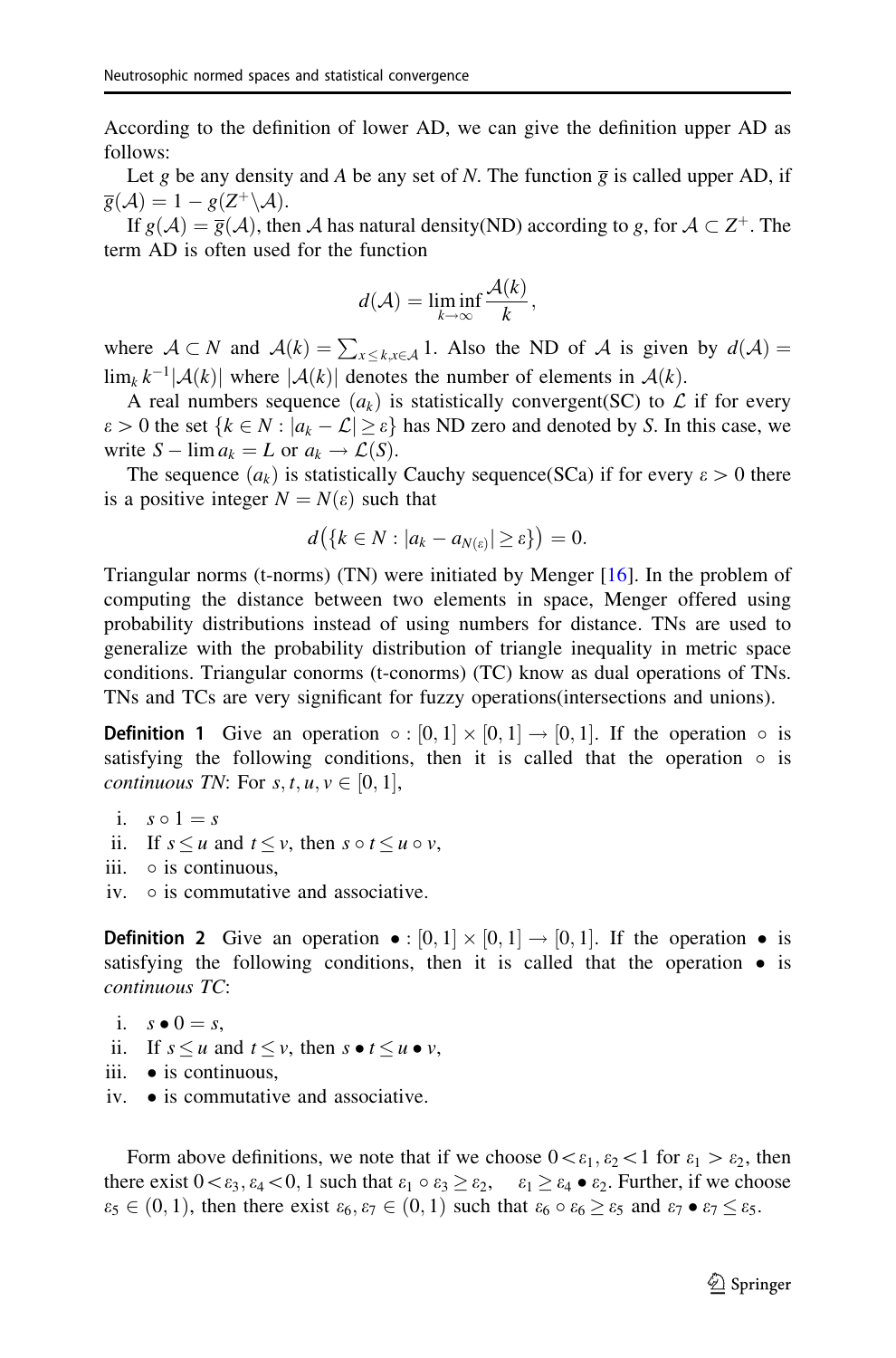**Definition 3** [[13\]](#page-13-0) Take F be an arbitrary set,  $N = \{ \langle u, G(u), B(u), Y(u) \rangle : u \in$ F} be a NS such that  $N: F \times F \times R^+ \to [0, 1]$ . Let  $\circ$  and  $\bullet$  show the continuous TN and continuous TC, respectively. If the following conditions are hold, then the fourtuple  $(F, N, \circ, \bullet)$  is called neutrosophic metric space(NMS):

i.  $0 \le G(u, v, \lambda) \le 1$ ,  $0 \le B(u, v, \lambda) \le 1$ ,  $0 \le Y(u, v, \lambda) \le 1 \quad \forall \lambda \in R^+$ , ii.  $G(u, v, \lambda) + B(u, v, \lambda) + Y(u, v, \lambda) \leq 3$ , (for  $\lambda \in R^+$ ), iii.  $G(u, v, \lambda) = 1$  (for  $\lambda > 0$ ) iff  $u = v$ , iv.  $G(u, v, \lambda) = G(v, u, \lambda)$  (for  $\lambda > 0$ ), v.  $G(u, v, \lambda) \circ G(v, y, \mu) \leq G(u, y, \lambda + \mu)$   $(\forall \lambda, \mu > 0),$ vi.  $G(u, v, .): [0, \infty) \rightarrow [0, 1]$  is continuous, vii.  $\lim_{\lambda \to \infty} G(u, v, \lambda) = 1 \quad (\forall \lambda > 0),$ <br>viii.  $B(u, v, \lambda) = 0 \quad \text{(for } \lambda > 0 \text{) iff } u = 0$ (for  $\lambda > 0$ ) iff  $u = v$ , ix.  $B(u, v, \lambda) = B(v, u, \lambda)$  (for  $\lambda > 0$ ), x.  $B(u, v, \lambda) \bullet B(v, y, \mu) \ge B(u, y, \lambda + \mu) \quad (\forall \lambda, \mu > 0),$ xi.  $B(u, v, .): [0, \infty) \rightarrow [0, 1]$  is continuous, xii.  $\lim_{\lambda \to \infty} B(u, v, \lambda) = 0 \quad (\forall \lambda > 0),$ xiii.  $Y(u, v, \lambda) = 0$  (for  $\lambda > 0$ ) iff  $u = v$ , xiv.  $Y(u, v, \lambda) = Y(v, u, \lambda) \quad (\forall \lambda > 0),$ xv.  $Y(u, v, \lambda) \bullet Y(v, y, \mu) \geq Y(u, y, \lambda + \mu) \quad (\forall \lambda, \mu > 0),$ xvi.  $Y(u, v, .): [0, \infty) \rightarrow [0, 1]$  is continuous, xvii.  $\lim_{\lambda \to \infty} Y(u, v, \lambda) = 0$  (for  $\lambda > 0$ ), xviii. If  $\lambda \leq 0$ , then  $G(u, v, \lambda) = 0$ ,  $B(u, v, \lambda) = 1$  and  $Y(u, v, \lambda) = 1$ .

 $\forall u, v, y \in F$ . Then  $\mathcal{N} = (G, B, Y)$  is called Neutrosophic metric(NM) on F.

### 3 Method

Density is an important concept in the Number Theory and has many variations. The reason for this variation is that some density definitions do not apply to all sequences. Asymptotic density (AD) is an example of this case. The emergence of new density definitions is meant to fill these and similar gaps.

The AD is one of the opportunities to evaluate how large a subset of  $N$ . It is intuitively known that  $Z^+$  are much more than perfect squares. Simply put, each perfect square is positive and there are more positive numbers than perfect squares. The set of positive integers is not, actually, larger than the set of perfect squares. Because both sets are infinite and countable. Then, these are put in one-to-one correspondence. However, if one goes through  $N$ , the squares become increasingly infrequent. It is precisely in this instance, natural density (ND) helps us and makes this intuition precise.

The Theory of FS has submitted to employ imprecise, vagueness and inexact data [\[28](#page-14-0)]. FSs, have been widely implemented in different disciplines and technologies. The Theory of FS cannot always cope with the lack of knowledge of membership degrees. That's why Atanassov [[1\]](#page-13-0) introduced the theory of IFS which the extension of FSs.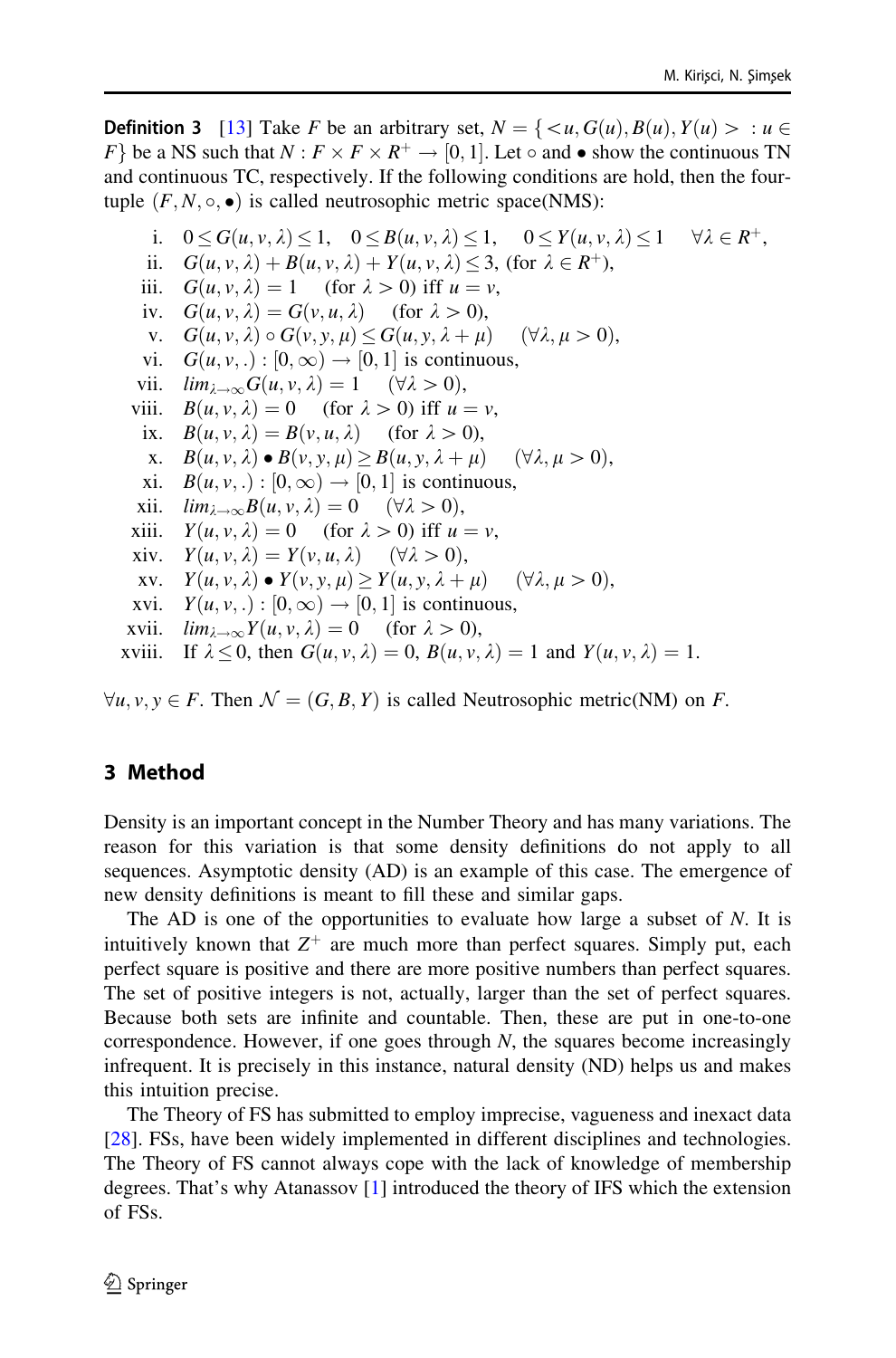<span id="page-4-0"></span>The statistical convergence is a generalization of the notion of ordinary convergence. The concept of statistical convergence was defined in IF normed spaces by Karakus et al. [\[11](#page-13-0)]. After Karakus et al. [\[11](#page-13-0)] work, various statistical convergence definitions were used with IFNS [\[5](#page-13-0), [10,](#page-13-0) [12,](#page-13-0) [15,](#page-14-0) [17–20](#page-14-0)].

In this paper, neutrosophic normed space (NNS) is defined and the definition statistical convergence with respect to NNS is given. The fundamental properties of NNS and statistical convergence with respect to NNS are investigated.

### 4 Neutrosophic normed spaces

**Definition 4** Take F as a vector space,  $\mathcal{N} = \{ \langle u, \mathcal{G}(u), \mathcal{B}(u), \mathcal{Y}(u) \rangle : u \in F \}$  be a normed space(NS) such that  $\mathcal{N}: F \times R^+ \to [0,1]$ . Let  $\circ$  and  $\bullet$  show the continuous TN and continuous TC, respectively. If the following conditions are hold, then the four-tuple  $V = (F, \mathcal{N}, \circ, \bullet)$  is called NNS: For all  $u, v \in F$  and  $\lambda, \mu > 0$  and for each  $\sigma \neq 0$ ,

i.  $0 \leq \mathcal{G}(u, \lambda) \leq 1$ ,  $0 \leq \mathcal{B}(u, \lambda) \leq 1$ ,  $0 \leq \mathcal{Y}(u, \lambda) \leq 1 \quad \forall \lambda \in \mathbb{R}^+$ , ii.  $\mathcal{G}(u, \lambda) + \mathcal{B}(u, \lambda) + \mathcal{Y}(u, \lambda) \leq 3$ , (for  $\lambda \in \mathbb{R}^+$ ), iii.  $G(u, \lambda) = 1$  (for  $\lambda > 0$ ) iff  $u = 0$ , iv.  $\mathcal{G}(\sigma u, \lambda) = \mathcal{G}(u, \frac{\lambda}{|\sigma|}),$ v.  $\mathcal{G}(u, \mu) \circ \mathcal{G}(v, \lambda) \leq \mathcal{G}(u + v, \lambda + \mu),$ vi.  $G(u,.)$  is continuous non-decreasing function vii.  $\lim_{\lambda \to \infty} \mathcal{G}(u, \lambda) = 1$ , viii.  $\mathcal{B}(u, \lambda) = 0$  (for  $\lambda > 0$ ) iff  $u = 0$ , ix.  $\mathcal{B}(\sigma u, \lambda) = \mathcal{B}(u, \frac{\lambda}{|\sigma|}),$ x.  $\mathcal{B}(u, \mu) \bullet \mathcal{B}(v, \lambda) \geq \mathcal{B}(u + v, \lambda + \mu),$ xi.  $B(u,.)$  is continuous non-increasing function, xii.  $\lim_{\lambda \to \infty} \mathcal{B}(u, \lambda) = 0$ , xiii.  $\mathcal{Y}(u, \lambda) = 0$  (for  $\lambda > 0$ ) iff  $u = 0$ , xiv.  $\mathcal{Y}(\sigma u, \lambda) = \mathcal{Y}(u, \frac{\lambda}{|\sigma|}),$ xv.  $\mathcal{Y}(u, \mu) \bullet \mathcal{Y}(v, \lambda) \geq \mathcal{Y}(u + v, \lambda + \mu),$ xvi.  $\mathcal{Y}(u,.)$  is continuous non-increasing function xvii.  $\lim_{\lambda \to \infty} \mathcal{Y}(u, \lambda) = 0$ , xviii. If  $\lambda \leq 0$ , then  $\mathcal{G}(u, \lambda) = 0$ ,  $\mathcal{B}(u, \lambda) = 1$  and  $\mathcal{Y}(u, \lambda) = 1$ .

Then  $\mathcal{N} = (\mathcal{G}, \mathcal{B}, \mathcal{Y})$  is called Neutrosophic norm(NN).

**Example 1** Let  $(F, \|\cdot\|)$  be a NS. Give the operations  $\circ$  and  $\bullet$  as TN  $u \circ v = uv$ ; TC  $u \bullet v = u + v - uv$ . For  $\lambda > ||u||$ ,

$$
\mathcal{G}(u,\lambda)=\frac{\lambda}{\lambda+\|u\|},\quad \mathcal{B}(u,\lambda)=\frac{\|u\|}{\lambda+\|u\|}\quad \mathcal{Y}(u,\lambda)=\frac{\|u\|}{\lambda},
$$

 $\forall u, v \in F$  and  $\lambda > 0$ . If we take  $\lambda \leq ||u||$ , then  $\mathcal{G}(u, \lambda) = 0$ ,  $\mathcal{B}(u, \lambda) = 1$  and  $\mathcal{Y}(u, \lambda) = 1$ . Then,  $(F, \mathcal{N}, \circ, \bullet)$  is NNS such that  $\mathcal{N} : F \times R^+ \to [0, 1]$ .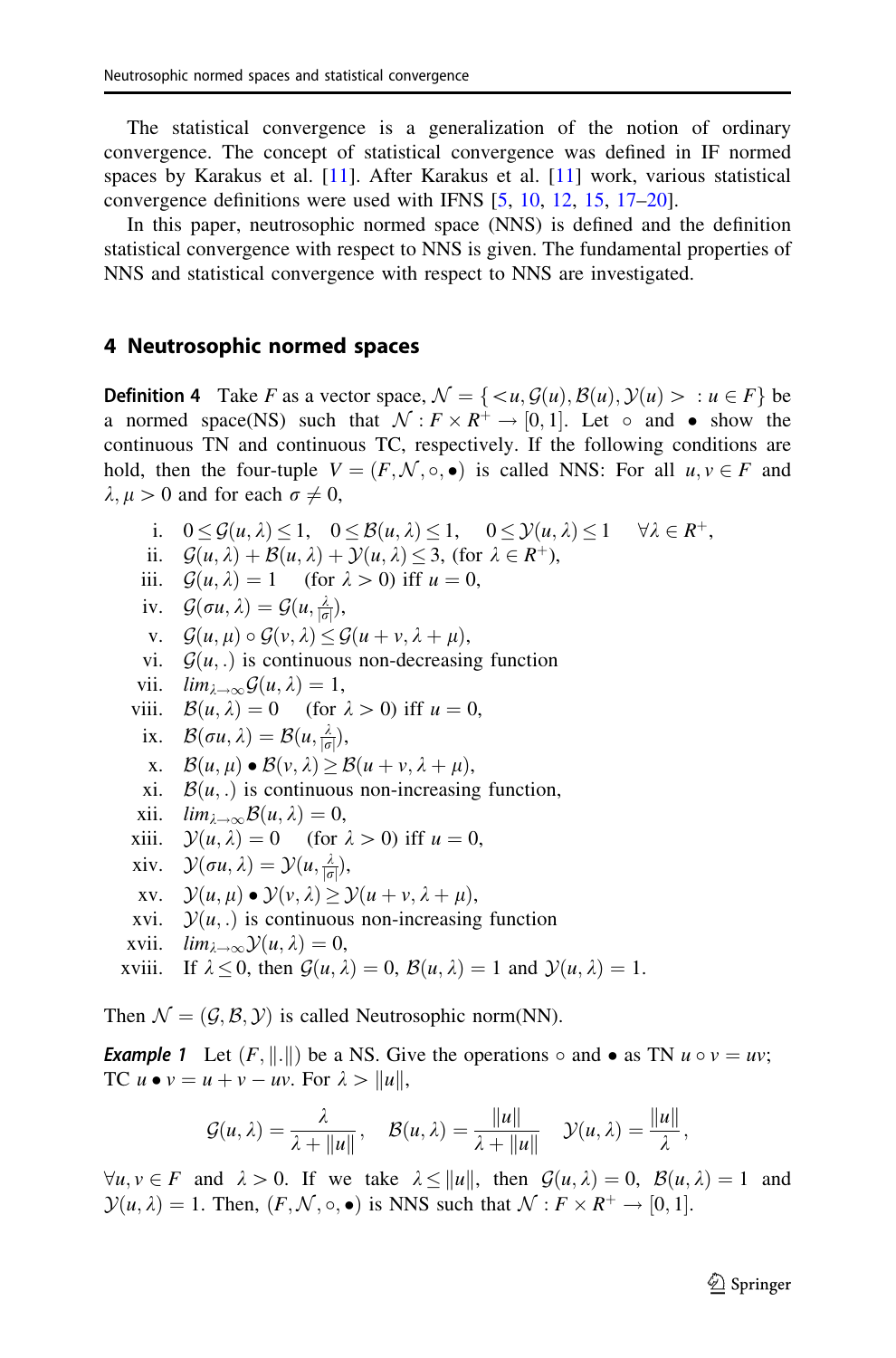**Definition 5** Let V be a NNS, the sequence  $(a_n)$  in V,  $0 \lt \epsilon \lt 1$  and  $\lambda > 0$ . Then, the sequence  $(a_n)$  is converges to a if and only if there exists  $N \in N$  such that  $\mathcal{G}(a_n - a, \lambda) > 1 - \varepsilon$ ,  $\mathcal{B}(a_n - a, \lambda) < \varepsilon$  and  $\mathcal{Y}(a_n - a, \lambda) < \varepsilon$ . That is  $\lim_{n\to\infty} \mathcal{G}(a_n - a, \lambda) = 1$ ,  $\lim_{n\to\infty} \mathcal{B}(a_n - a, \lambda) = 0$  and  $\lim_{n\to\infty} \mathcal{Y}(a_n - a, \lambda) = 0$ as  $\lambda > 0$ . In that case, the sequence  $(a_n)$  is called a convergent sequence in V. The convergent in NNS is denoted by  $\mathcal{N} - \lim a_n = \mathcal{L}$ .

#### Theorem 1

i. If  $(a_n)$  in V is convergent, then the limit point is unique.

ii. In V, if  $\lim_{n\to\infty} a_n = a$  and  $\lim_{n\to\infty} b_n = b$ , then  $\lim_{n\to\infty} a_n + b_n = a + b$ .

iii. In V, if  $\lim_{n\to\infty} a_n = a$  and  $\alpha \neq 0$ , then  $\lim_{n\to\infty} \alpha a_n = \alpha a$ .

Since the theorem can be proved straightforward, we omitted it.

**Definition 6** Let V be a NNS, the sequence  $(a_n)$  in V,  $0 \lt \epsilon \lt 1$  and  $\lambda > 0$ . Then, the sequence  $(a_n)$  is *Cauchy* in NNS V if there is a  $N \in N$  such that  $\mathcal{G}(a_n - a_m, \lambda) > 1 - \varepsilon$ ,  $\mathcal{B}(a_n - a_m, \lambda) < \varepsilon$  and  $\mathcal{Y}(a_n - a_m, \lambda) < \varepsilon$  for  $n, m \ge N$ . A NNS V is called *complete* iff every Cauchy sequence  $(a_n)$  is converges to a in NNS V.

**Example 2** Consider the  $\mathcal{G}, \mathcal{B}, \mathcal{Y}$  in Example [1](#page-4-0). Then the V is a NNS. Further,

$$
\lim_{m,n\to\infty}\frac{\lambda}{\lambda+\|a_n-a_m\|}=1,\quad \lim_{m,n\to\infty}\frac{\|a_n-a_m\|}{\lambda+\|a_n-a_m\|}=0,\quad \lim_{m,n\to\infty}\frac{\|a_n-a_m\|}{\lambda}=0,
$$

that is

$$
\lim_{m,n\to\infty}\mathcal{G}(a_n-a_m,\lambda)=1,\quad \lim_{m,n\to\infty}\mathcal{B}(a_n-a_m,\lambda)=0,\quad \lim_{m,n\to\infty}\mathcal{Y}(a_n-a_m,\lambda)=0.
$$

Hence, we say that the sequence  $(a_n)$  is a Cauchy in NNS V.

Note that every convergent sequence in  $V$  is a Cauchy. But the inverse of this expression is not be true. For example, choose  $U = \{\frac{1}{n} : n \in N\} \subset \mathbf{R}$  and  $||a|| = |a|$ . From the G, B, Y and NN in Example [1](#page-4-0), we can say that  $(U, N, \circ, \bullet)$  is a NNS. The sequence  $(a_n)$  is also Cauchy, but

$$
\lim_{n \to \infty} \mathcal{B}(a_n - a_m, \lambda) = \lim \frac{\left|\frac{1}{n} - \frac{1}{m}\right|}{\lambda + \left|\frac{1}{n} - \frac{1}{m}\right|} \neq 0. \tag{1}
$$

That is the Cauchy sequence  $(a_n)$  is not convergent in NMS.

#### Theorem 2

- i. If for  $u, v \in [0, 1]$ , we take the continuous TN  $u \circ v = \min\{u, v\}$  and the continuous TC  $u \bullet v = \max\{u, v\}$ , then every Cauchy sequence is bounded in NMS V.
- ii. Let the sequences  $(a_n)$  and  $(b_n)$  be Cauchy and the sequence  $(\alpha_n)$  is scalars in NMS V. Then, the sequences  $(a_n + b_n)$  and  $(\alpha_n a_n)$  are also Cauchy in NMS V.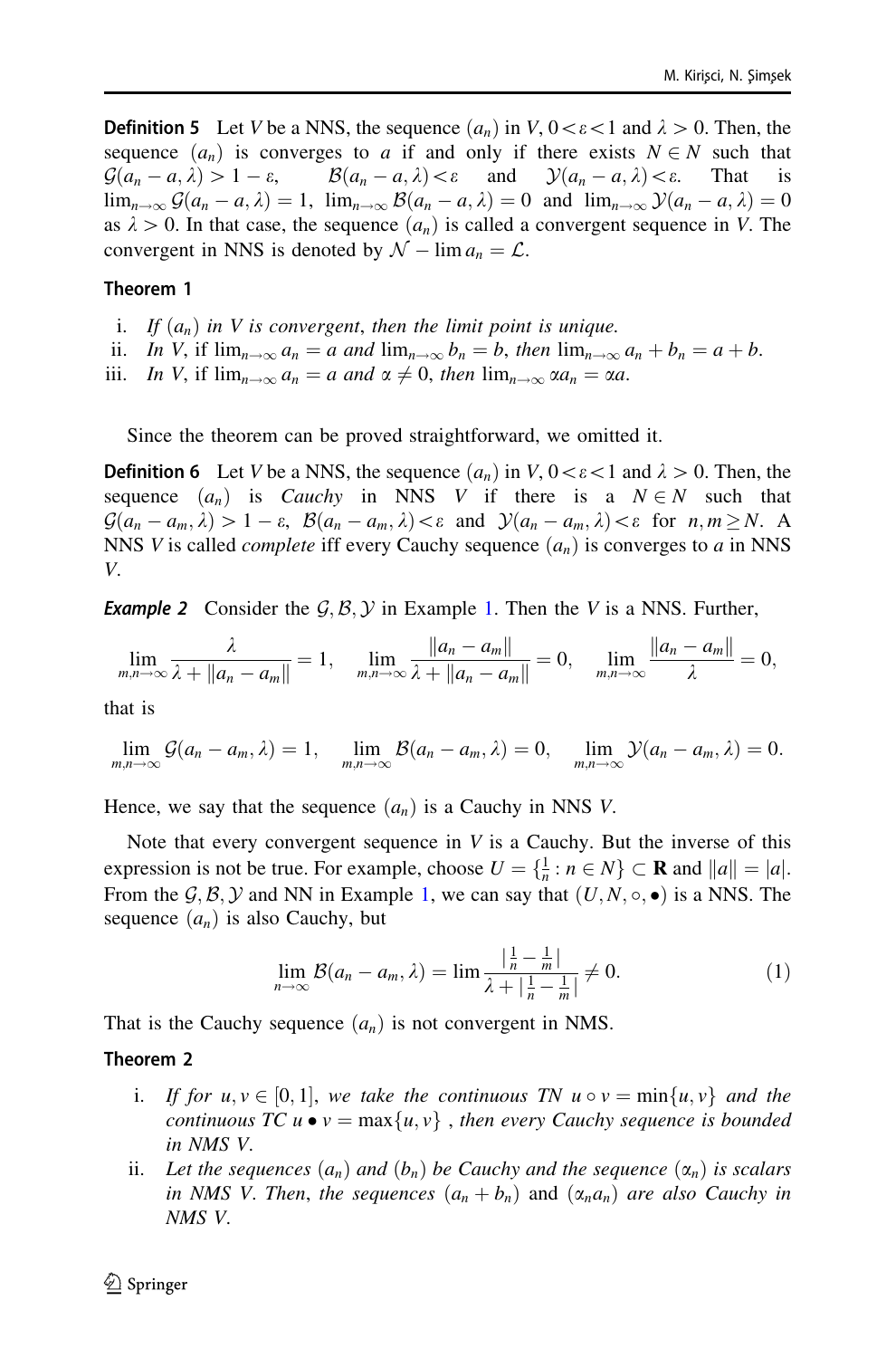<span id="page-6-0"></span>iii. V is a complete NMS, if every Cauchy sequence has a convergent subsequence in NMS V.

From the definitions of NMS,  $\mathcal{G}, \mathcal{B}, \mathcal{Y}$ , Cauchy sequence in V, completeness, it can be easily proved.

**Example 3** let V be a NNS. If we take  $G(u, v, \lambda) = G(u - v, \lambda)$ ,  $B(u, v, \lambda) =$  $\mathcal{B}(u - v, \lambda)$  and  $Y(u, v, \lambda) = \mathcal{Y}(u - v, \lambda)$ , then  $\mathcal{N} = (G, B, Y)$  is a NMS on F, which is induced by the NNM N. Further,  $\mathcal{G}(u - v, \lambda) = \mathcal{G}(v - u, \lambda), \ \mathcal{B}(u - v, \lambda) =$  $\mathcal{B}(v - u, \lambda)$  and  $\mathcal{Y}(u - v, \lambda) = \mathcal{Y}(v - u, \lambda)$ .

**Definition 7** Let V be a NNS. For  $\lambda > 0$ ,  $u \in F$  and  $0 < \varepsilon < 1$ ,

$$
O(u, \varepsilon, \lambda) = \{v \in F : \mathcal{G}(u - v, \lambda) > 1 - \varepsilon, \quad \mathcal{B}(u - v, \lambda) < \varepsilon, \quad \mathcal{Y}(u - v, \lambda) < \varepsilon\}
$$

is called open ball (OB) with center  $u$ , radius  $\varepsilon$ .

A subset  $A \subseteq F$  is called open if for each  $u \in A$ , there exist  $\lambda > 0$ ,  $0 < \varepsilon < 1$  such that  $O(u, \varepsilon, \lambda) \subseteq A$ .

If we take  $\tau_N$  as the family of all open subset of F, then  $\tau_N = \{foreach \mid u \in$ A, there exist  $\lambda > 0, 0 < \varepsilon < 1$  such that  $O(u, \varepsilon, \lambda) \subseteq A$  is called the topology induced by NN.

**Definition 8** The set  $A \subset F$  is called neutrosophic-bounded(NB) in NNS V, if there exist  $\lambda > 0$ , and  $\varepsilon \in (0, 1)$  such that  $\mathcal{G}(u, \lambda) > 1 - \varepsilon$ ,  $\mathcal{B}(u, \lambda) < \varepsilon$  and  $\mathcal{Y}(u, \lambda) < \varepsilon$  for each  $u \in A$ .

Theorem 3 Every compact subset A of a NNS is NB.

This theorem can be proved similar to Theorem 3.9 in [[13\]](#page-13-0).

If V is NNS induced by NN and  $A \subset F$ , then A is NB if and only if it is bounded. Then, using the Theorem 3, we have:

Corollary 1 In a NNS V, every compact set is closed and NB.

### 5 Statistical convergence on NNS

**Definition 9** Take a NNS V. A sequence  $(a_k)$  is called statistical convergence with respect to NN (SC-NN), if there exist  $\mathcal{L} \in F$  such that the set

$$
K_{\varepsilon}:=\left\{k\leq n: \mathcal{G}(a_k-\mathcal{L},\lambda)\leq 1-\varepsilon \text{ or } \mathcal{B}(a_k-\mathcal{L},\lambda)\geq \varepsilon, \quad \mathcal{Y}(a_k-\mathcal{L},\lambda)\geq \varepsilon\right\}
$$

or equivalently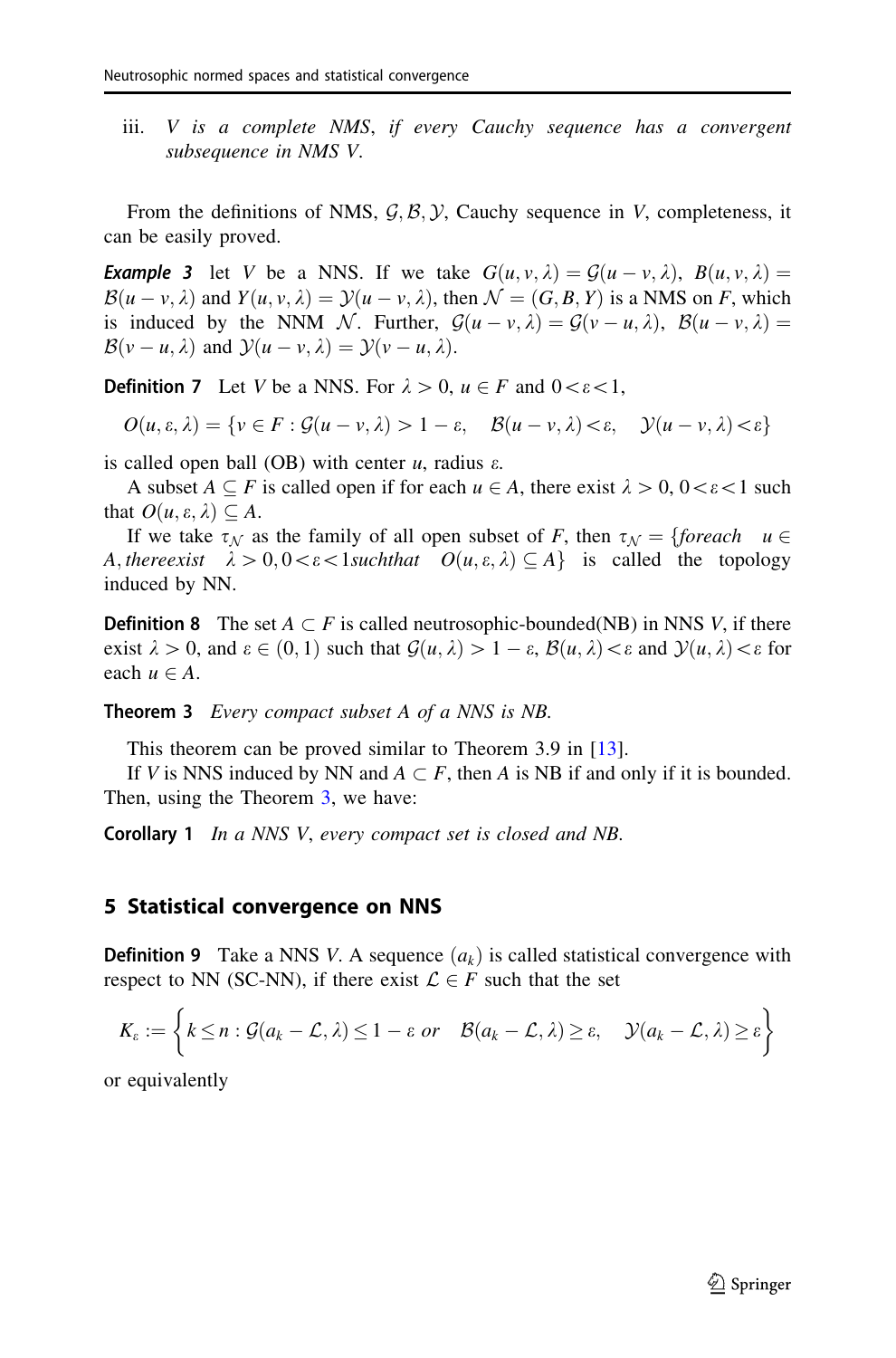<span id="page-7-0"></span>
$$
K_{\varepsilon}:=\bigg\{k\leq n: \mathcal{G}(a_k-\mathcal{L},\lambda)>1-\varepsilon \text{ or } \mathcal{B}(a_k-\mathcal{L},\lambda)<\varepsilon, \quad \mathcal{Y}(a_k-\mathcal{L},\lambda)<\varepsilon\bigg\}.
$$

has ND zero, for every  $\varepsilon > 0$  and  $\lambda > 0$ . That is  $d(K_{\varepsilon}) = 0$  or equivalently,

$$
\lim_{n}\frac{1}{n}\bigg|\bigg\{k\leq n: \mathcal{G}(a_k-\mathcal{L},\lambda)\leq 1-\varepsilon \text{ or } \mathcal{B}(a_k-\mathcal{L},\lambda)\geq \varepsilon, \quad \mathcal{Y}(a_k-\mathcal{L},\lambda)\geq \varepsilon\bigg\}\bigg|=0.
$$

Therefore, we write  $S_N - \lim a_k = \mathcal{L}$  or  $a_k \to \mathcal{L}(S_N)$ . The set of SC-NN will be denoted by  $S_N$ . If  $\mathcal{L} = 0$ , then we will write  $S_0 \mathcal{N}$ .

**Example 4** Let  $(F, \|\cdot\|)$  be a NS. For all  $u, v \in [0, 1]$ , define the TN  $u \circ v = uv$  and the TC  $u \bullet v = \min\{u + v, 1\}$ . We take  $\mathcal{G}, \mathcal{B}, \mathcal{Y}$  in Example [1,](#page-4-0) for all  $a \in F$ ,  $\lambda > 0$ . Then  $V$  is a NNS. Define,

$$
a_k = \begin{cases} 1, & k = m^2 \quad (m \in N) \\ 0, & otherwise \end{cases}
$$

Consider

$$
K_n(\varepsilon, \lambda) = \{k \le n : \mathcal{G}(a_k, \lambda) \le 1 - \varepsilon \quad or \quad \mathcal{B}(a_k, \lambda) \ge \varepsilon, \quad \mathcal{Y}(a_k, \lambda) \ge \varepsilon\}
$$

for every  $\varepsilon \in (0, 1)$  and for any  $\lambda > 0$ . Then we have,

$$
K_n(\varepsilon, \lambda) = \left\{ k \le n : \frac{\lambda}{\lambda + ||a_k||} \le 1 - \varepsilon \quad or \quad \frac{||a_k||}{\lambda + ||a_k||} \ge \varepsilon, \quad \frac{||a_k||}{\lambda} \ge \varepsilon \right\}
$$
  
= 
$$
\left\{ k \le n : ||a_k|| \ge \frac{\lambda \varepsilon}{1 - \varepsilon}, \quad or \quad ||a_k|| \ge \lambda \varepsilon \right\}
$$
  
= 
$$
\left\{ k \le n : a_k = 1 \right\} = \left\{ k \le n : k = m^2 \quad and \quad m \in N \right\}.
$$

Then,

$$
\frac{1}{n}|K_n(\varepsilon,\lambda)|=\frac{1}{n}|\{k\leq n:k=m^2\quad and\quad m\in N\}|\leq \frac{\sqrt{n}}{n}
$$

That is, when *n* becomes sufficiently large, the quantity  $\mathcal{G}(a_k, \lambda)$  becomes less than  $1 - \varepsilon$  and similarly the quantities  $\mathcal{B}(a_k, \lambda)$  and  $\mathcal{Y}(a_k, \lambda)$  become larger than  $\varepsilon$ . So,  $\frac{1}{n} |K_n(\varepsilon, \lambda)| = 0$  for  $\varepsilon > 0$  and  $\lambda > 0$ .

Lemma 1 may be easily obtained by using the definitions and properties of density dedicated in Sect. [2](#page-1-0) and Definition [9](#page-6-0).

**Lemma 1** Choose a NNS V. The following statements are equivalent, for every  $\varepsilon > 0$  and  $\lambda > 0$ :

• i.  $S_N - \lim a_k = \mathcal{L}$ ,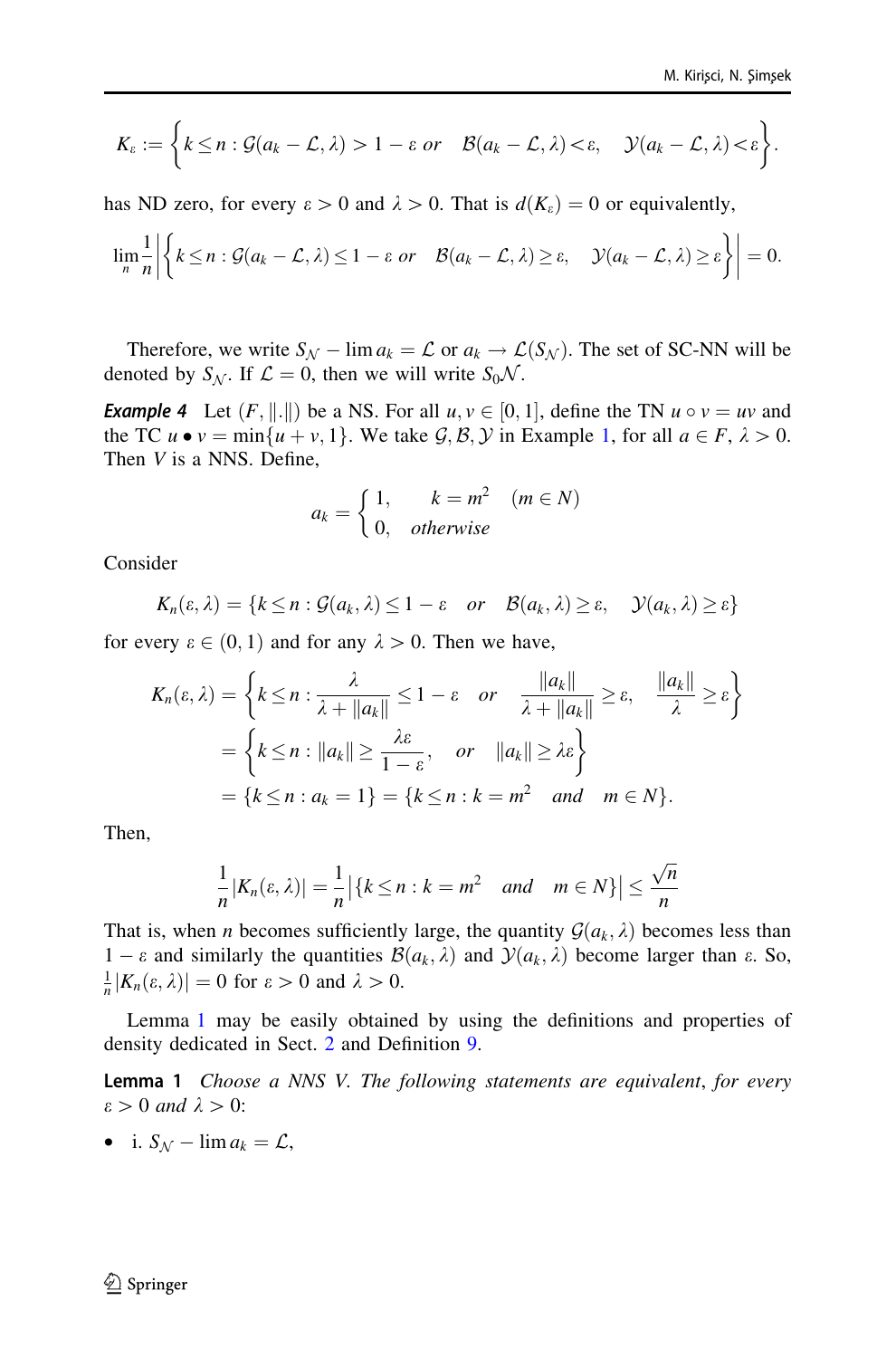- ii.  $\lim_{n \to \infty}$  $\begin{array}{c} \begin{array}{c} \begin{array}{c} \end{array} \\ \begin{array}{c} \end{array} \end{array} \end{array}$  $\left\{ k \leq n : \mathcal{G}(a_k - \mathcal{L}, \lambda) \leq 1 - \varepsilon \right\}$  =  $\lim_{n \to \infty}$  $\begin{array}{c} \n\downarrow \\ \n\downarrow \n\end{array}$  $\left\{ \mathcal{B}(a_k - \mathcal{L}, \lambda) \geq \varepsilon \right\}$  $=$   $\lim_{n} \frac{1}{n}$  $\begin{array}{c} \begin{array}{c} \begin{array}{c} \end{array} \\ \begin{array}{c} \end{array} \end{array} \end{array}$  $\left\{ \mathcal{Y}(a_k - \mathcal{L}, \lambda) \geq \varepsilon \right\} = 0$ • iii.  $\lim_{n \to \infty} \frac{1}{n}$  $\begin{array}{c} \begin{array}{c} \begin{array}{c} \end{array} \\ \begin{array}{c} \end{array} \end{array} \end{array}$  ${k \leq n : \mathcal{G}(a_k - \mathcal{L}, \lambda) > 1 - \varepsilon \text{ and,} \mathcal{B}(a_k - \mathcal{L}, \lambda) < \varepsilon,$  $\mathcal{Y}(a_k - \mathcal{L}, \lambda) < \varepsilon$ } = 1, • iv.  $\lim_{n \to \infty} \frac{1}{n}$  $\begin{array}{c} \begin{array}{c} \begin{array}{c} \end{array} \\ \begin{array}{c} \end{array} \end{array} \end{array}$  $\left\{ k \leq n : \mathcal{G}(a_k - \mathcal{L}, \lambda) > 1 - \varepsilon \right\}$  =  $\lim_{n \to \infty}$  $\begin{array}{c} \begin{array}{c} \begin{array}{c} \end{array} \\ \begin{array}{c} \end{array} \end{array} \end{array}$  $\{k \leq n : \mathcal{B}(a_k - \mathcal{L}, \lambda) < \varepsilon\}\right|$  $=$   $\lim_{n} \frac{1}{n}$  $\begin{array}{c} \begin{array}{c} \begin{array}{c} \end{array} \\ \begin{array}{c} \end{array} \end{array} \end{array}$  $\left\{ k \leq n : \mathcal{Y}(a_k - \mathcal{L}, \lambda) < \varepsilon \right\}$  = 1.
- v.  $S \lim \mathcal{G}(a_k \mathcal{L}, \lambda) = 1$ , and  $S \lim \mathcal{B}(a_k \mathcal{L}, \lambda) = 0$ ,  $S \lim$  $\mathcal{Y}(a_k - \mathcal{L}, \lambda) = 0.$

**Theorem 4** Let V be a NNS. If  $(a_k)$  is SC-NN, then  $S_N - \lim a_k = \mathcal{L}$  is unique.

**Proof** Suppose that  $S_N - \lim a_k = \mathcal{L}_1$  and  $S_N - \lim a_k = \mathcal{L}_2$  for  $\mathcal{L}_1 \neq \mathcal{L}_2$ . Choose  $\varepsilon > 0$ . Then, for a given  $\mu > 0$ ,  $(1 - \varepsilon) \circ (1 - \varepsilon) > 1 - \mu$  and  $\varepsilon \bullet \varepsilon < \mu$ . For any  $\lambda > 0$ , let's write the following sets:

$$
K_{\mathcal{G}1}(\varepsilon,\lambda) := \left\{ k \le n : \mathcal{G}\Big(a_k - \mathcal{L}_1, \frac{\lambda}{2}\Big) \le 1 - \varepsilon \right\},
$$
  
\n
$$
K_{\mathcal{G}2}(\varepsilon,\lambda) := \left\{ k \le n : \mathcal{G}\Big(a_k - \mathcal{L}_2, \frac{\lambda}{2}\Big) \le 1 - \varepsilon \right\}
$$
  
\n
$$
K_{\mathcal{B}1}(\varepsilon,\lambda) := \left\{ k \le n : \mathcal{B}\Big(a_k - \mathcal{L}_1, \frac{\lambda}{2}\Big) \ge \varepsilon \right\}
$$
  
\n
$$
K_{\mathcal{B}2}(\varepsilon,\lambda) := \left\{ k \le n : \mathcal{B}\Big(a_k - \mathcal{L}_2, \frac{\lambda}{2}\Big) \ge \varepsilon \right\}
$$
  
\n
$$
K_{\mathcal{Y}1}(\varepsilon,\lambda) := \left\{ k \le n : \mathcal{Y}\Big(a_k - \mathcal{L}_1, \frac{\lambda}{2}\Big) \ge \varepsilon \right\}
$$
  
\n
$$
K_{\mathcal{Y}2}(\varepsilon,\lambda) := \left\{ k \le n : \mathcal{Y}\Big(a_k - \mathcal{L}_2, \frac{\lambda}{2}\Big) \ge \varepsilon \right\}.
$$

We know that  $S_N - \lim a_k = \mathcal{L}_1$  $S_N - \lim a_k = \mathcal{L}_1$ . Then, using the Lemma 1, for all  $\lambda > 0$ ,

$$
d(K_{\mathcal{G}1}(\mu,\lambda))=d(K_{\mathcal{B}1}(\mu,\lambda))=d(K_{\mathcal{Y}1}(\mu,\lambda))=0.
$$

Further, since we get  $S_N - \lim a_k = \mathcal{L}_2$ , using the Lemma [1](#page-7-0), for  $\lambda > 0$ ,

$$
d(K_{\mathcal{G}_2}(\mu,\lambda))=d(K_{\mathcal{B}_2}(\mu,\lambda))=d(K_{\mathcal{Y}_2}(\mu,\lambda))=0.
$$

Let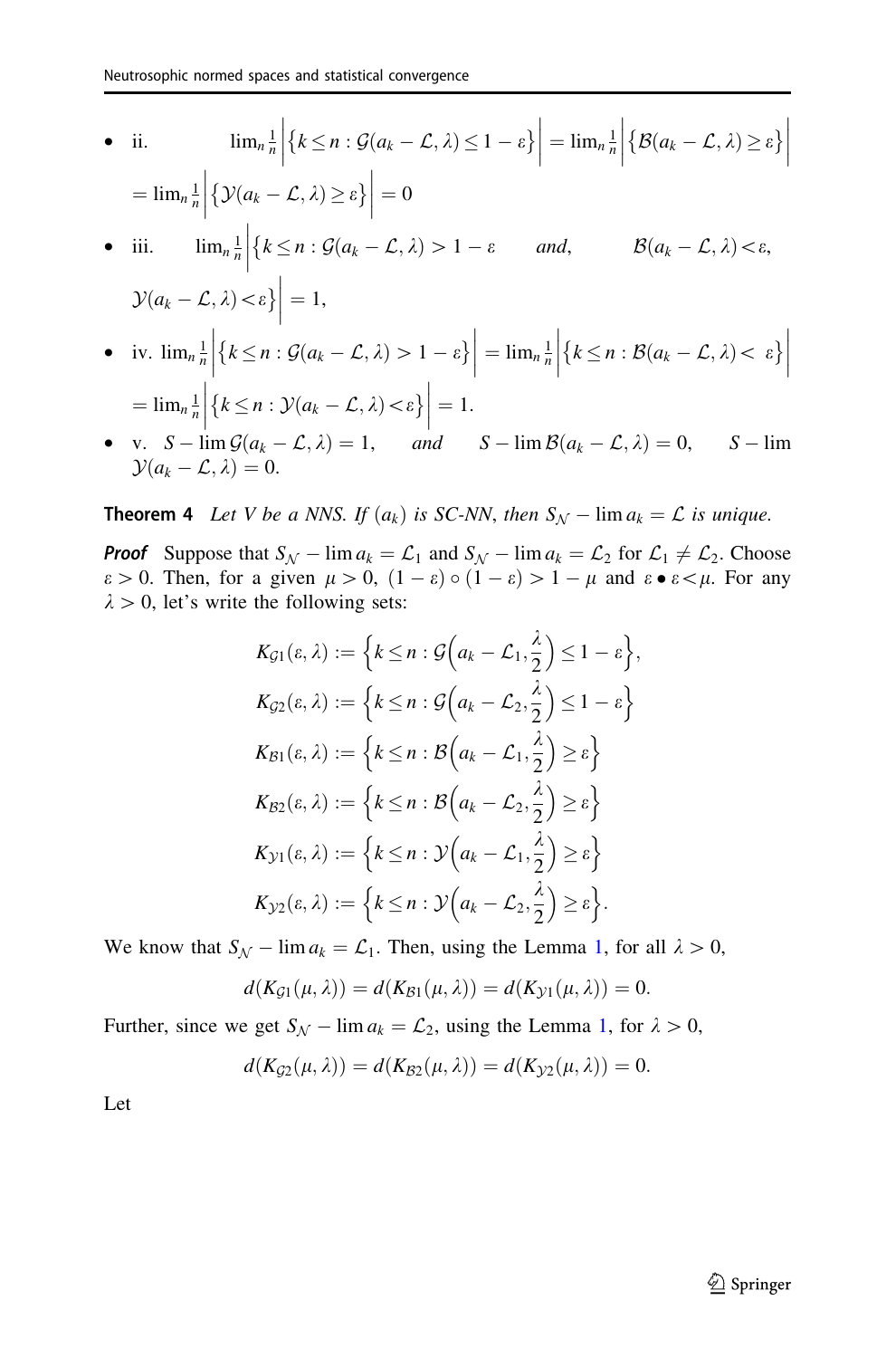$$
K_{\mathcal{N}}(\mu,\lambda) := \{K_{\mathcal{G}1}(\mu,\lambda) \cup K_{\mathcal{G}2}(\mu,\lambda)\} \cap \{K_{\mathcal{B}1}(\mu,\lambda) \cup K_{\mathcal{B}2}(\mu,\lambda)\}
$$

$$
\cap \{K_{\mathcal{Y}1}(\mu,\lambda) \cup K_{\mathcal{Y}2}(\mu,\lambda)\}.
$$

Then observe that  $d(K_N(\mu, \lambda)) = 0$  which implies  $d(N/K_N(\mu, \lambda)) = 1$ . Then, we have three possible situations, when take  $k \in N/K<sub>N</sub>(\mu, \lambda)$ :

i.  $k \in N / (K_{\mathcal{G}_1}(\mu, \lambda) \cup K_{\mathcal{G}_2}(\mu, \lambda)),$ ii.  $k \in N / (K_{\mathcal{B}1}(\mu, \lambda) \cup K_{\mathcal{B}2}(\mu, \lambda)),$ ii.  $k \in N / (K_{\mathcal{Y}_1}(\mu, \lambda) \cup K_{\mathcal{Y}_2}(\mu, \lambda)).$ 

Firstly, consider (i). Then we have

$$
\mathcal{G}(\mathcal{L}_1-\mathcal{L}_2,\lambda)\geq \mathcal{G}\left(a_k-\mathcal{L}_1,\frac{\lambda}{2}\right)\circ\mathcal{G}\left(a_k-\mathcal{L}_2,\frac{\lambda}{2}\right)>(1-\varepsilon)\circ(1-\varepsilon).
$$

and so since  $(1 - \varepsilon) \circ (1 - \varepsilon) > 1 - \mu$ ,

$$
\mathcal{G}(\mathcal{L}_1 - \mathcal{L}_2, \lambda) > 1 - \mu. \tag{2}
$$

Using the (2), for all  $\lambda > 0$ , we obtain  $\mathcal{G}(\mathcal{L}_1 - \mathcal{L}_2, \lambda) = 1$ , where  $\mu > 0$  is arbitrary. That is,  $\mathcal{L}_1 = \mathcal{L}_2$  is obtained.

For the situation (ii.), if we take  $k \in N/(K_{\mathcal{B}1}(\mu, \lambda) \cup K_{\mathcal{B}2}(\mu, \lambda))$ , then we can write

$$
\mathcal{B}(\mathcal{L}_1-\mathcal{L}_2,\lambda)\leq \mathcal{B}\bigg(a_k-\mathcal{L}_1,\frac{\lambda}{2}\bigg)\bullet \mathcal{B}\bigg(a_k-\mathcal{L}_2,\frac{\lambda}{2}\bigg)<\varepsilon\bullet\varepsilon.
$$

Using  $\varepsilon \bullet \varepsilon \lt \mu$ , we can see that  $\mathcal{B}(\mathcal{L}_1 - \mathcal{L}_2, \lambda) \lt \mu$ . For all  $\lambda > 0$ , we obtain  $\mathcal{B}(\mathcal{L}_1 - \mathcal{L}_2, \lambda) = 0$ , where  $\mu > 0$  is arbitrary. Thus  $\mathcal{L}_1 = \mathcal{L}_2$ . Again, for the situation (iii.), if we take  $k \in N/(K_{y_1}(\mu, \lambda) \cup K_{y_2}(\mu, \lambda))$ , then we can write

$$
\mathcal{Y}(\mathcal{L}_1-\mathcal{L}_2,\lambda) \leq \mathcal{Y}\left(a_k-\mathcal{L}_1,\frac{\lambda}{2}\right) \bullet \mathcal{Y}\left(a_k-\mathcal{L}_2,\frac{\lambda}{2}\right) < \varepsilon \bullet \varepsilon.
$$

Using  $\varepsilon \bullet \varepsilon \leq \mu$ , we can see that  $\mathcal{Y}(\mathcal{L}_1 - \mathcal{L}_2, \lambda) \leq \mu$ . For all  $\lambda > 0$ , we obtain  $\mathcal{Y}(\mathcal{L}_1 - \mathcal{L}_2, \lambda) = 0$ . Thus  $\mathcal{L}_1 = \mathcal{L}_2$ . This step completes the proof.

**Theorem 5** If  $N - \lim a_k = \mathcal{L}$  for NNS V, then  $S_N - \lim a_k = \mathcal{L}$ .

**Proof** If  $\mathcal{N}$  –  $\lim a_k = \mathcal{L}$ , then, for every  $\varepsilon > 0$  and  $\lambda > 0$ , there exist a number  $N \in \mathbb{N}$  such that  $\mathcal{G}(a_k - \mathcal{L}, \lambda) > 1 - \varepsilon$ , and  $\mathcal{B}(a_k - \mathcal{L}, \lambda) < \varepsilon$ ,  $\mathcal{Y}(a_k - \mathcal{L}, \lambda) < \varepsilon$ , for all  $k \geq N$ . Therefore, the set

$$
\{k \leq n : \mathcal{G}(a_k - \mathcal{L}, \lambda) \leq 1 - \varepsilon, \quad or \quad \mathcal{B}(a_k - \mathcal{L}, \lambda) \geq \varepsilon, \quad \mathcal{Y}(a_k - \mathcal{L}, \lambda) \geq \varepsilon\}
$$

has at most finitely many terms. Hence, since every finite subset of N has density zero,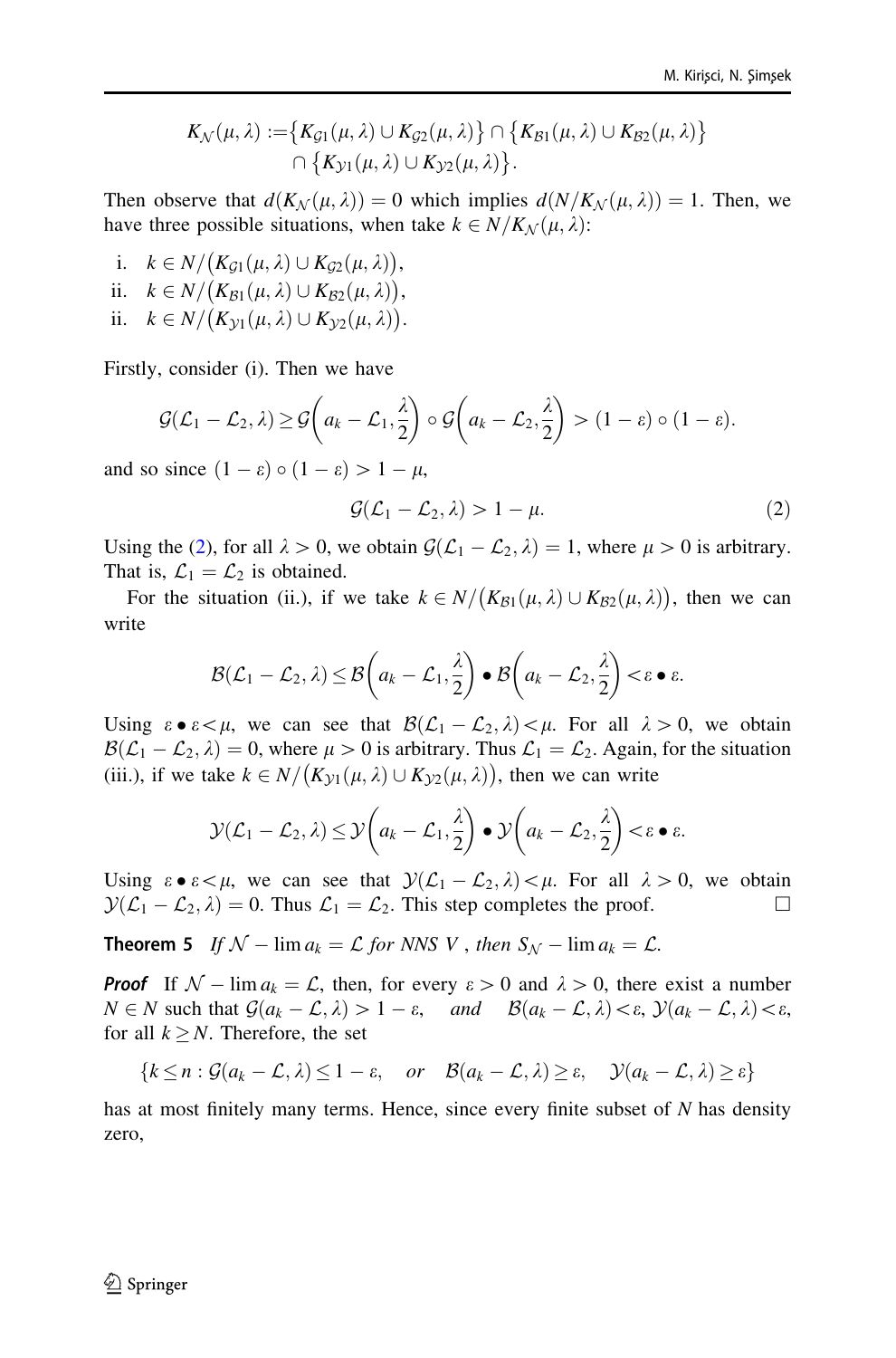<span id="page-10-0"></span>
$$
\lim_{n} \frac{1}{n} |\{k \le n : \mathcal{G}(a_k - \mathcal{L}, \lambda) \le 1 - \varepsilon, \quad or \quad \mathcal{B}(a_k - \mathcal{L}, \lambda) \ge \varepsilon, \mathcal{Y}(a_k - \mathcal{L}, \lambda) \ge \varepsilon\}| = 0.
$$

This completes the proof.  $\Box$ 

**Theorem 6** Let V be an NNS.  $S_N - \lim a_k = \mathcal{L}$  iff there exists a increasing index sequence  $J = \{j_1, j_2, \ldots\} \subseteq N$ , while  $d(J) = 1$ ,  $\mathcal{N} - \lim_{n \to \infty} a_{j_n} = \mathcal{L}$ .

**Proof** Suppose that  $S_{\mathcal{GN}}$  –  $\lim a_k = \mathcal{L}$ . For any  $\lambda > 0$  and  $\mu = 1, 2, \dots$ 

$$
P_N(\mu, \lambda) = \left\{ k \le N : \mathcal{G}(a_k - \mathcal{L}, \lambda) > 1 - \frac{1}{\mu} \quad \text{and} \quad \mathcal{B}(a_k - \mathcal{L}, \lambda) < \frac{1}{\mu},
$$
  

$$
\mathcal{Y}(a_k - \mathcal{L}, \lambda) < \frac{1}{\mu} \right\}
$$

and

$$
R_{\mathcal{N}}(\mu,\lambda) = \left\{ k \le N : \mathcal{G}a_k - \mathcal{L}, \lambda \le 1 - \frac{1}{\mu} \quad \text{or} \quad
$$

$$
\mathcal{B}(a_k - \mathcal{L}, \lambda) \ge \frac{1}{\mu}, \quad \mathcal{Y}(a_k - \mathcal{L}, \lambda) \ge \frac{1}{\mu} \right\}.
$$

Then,  $d(R_N(\mu, \lambda)) = 0$ , since  $S_N - \lim a_k = \mathcal{L}$ . Further, for  $\lambda > 0$  and  $\mu = 1, 2, \ldots$  $P_{\mathcal{N}}(\mu, \lambda) \supset P_{\mathcal{N}}(\mu + 1, \lambda)$  and so,

$$
d(P_{\mathcal{G}\mathcal{N}}(\mu,\lambda)) = 1. \tag{3}
$$

Now, we will show that for  $k \in P_N(\mu, \lambda)$ ,  $\mathcal{N} - \lim a_k = \mathcal{L}$ . Assume that  $\mathcal{N}$  –  $\lim a_k \neq \mathcal{L}$ , for some  $k \in P_{\mathcal{N}}(\mu, \lambda)$ . Then, there is  $\rho > 0$  and a positive integer N such that  $\mathcal{G}(a_k - \mathcal{L}, \lambda) \leq 1 - \rho$  or  $\mathcal{B}(a_k - \mathcal{L}, \lambda) \geq \rho$ ,  $\mathcal{Y}(a_k - \mathcal{L}, \lambda) \geq \rho$ , for all  $k \ge N$ . Let  $\mathcal{G}(a_k - \mathcal{L}, \lambda) > 1 - \rho$  and  $\mathcal{B}(a_k - \mathcal{L}, \lambda) < \rho$ ,  $\mathcal{Y}(a_k - \mathcal{L}, \lambda) < \rho$  for all  $k < N$ . Hence

$$
\lim_{n} \frac{1}{n} \left| \{ k \le N : \mathcal{G}(a_k - \mathcal{L}, \lambda) > 1 - \rho \quad and
$$
  

$$
\mathcal{B}(a_k - \mathcal{L}, \lambda) < \rho, \quad \mathcal{Y}(a_k - \mathcal{L}, \lambda) < \tau \} \right| = 0.
$$

Since  $\rho > 1/\mu$ , we obtain  $d(P_N(\mu, \lambda)) = 0$ , which contradicts (3). That's why,  $\mathcal{N}$  –  $\lim a_k = \mathcal{L}$ .

Assume that there exists a subset  $J = \{j_1, j_2, ...\} \subseteq N$  such that  $d(J) = 1$  and  $\mathcal{N}$  –  $\lim_{n\to\infty} a_{j_n} = \mathcal{L}$ , i.e. there exists  $N \in \mathbb{N}$  such that  $\mathcal{G}(a_k - \mathcal{L}, \lambda) > 1 - \mu$  and  $\mathcal{B}(a_k - \mathcal{L}, \lambda) < \mu, \quad \mathcal{Y}(a_k - \mathcal{L}, \lambda) < \mu$ , for every  $\mu > 0$  and  $\lambda > 0$ . In that case,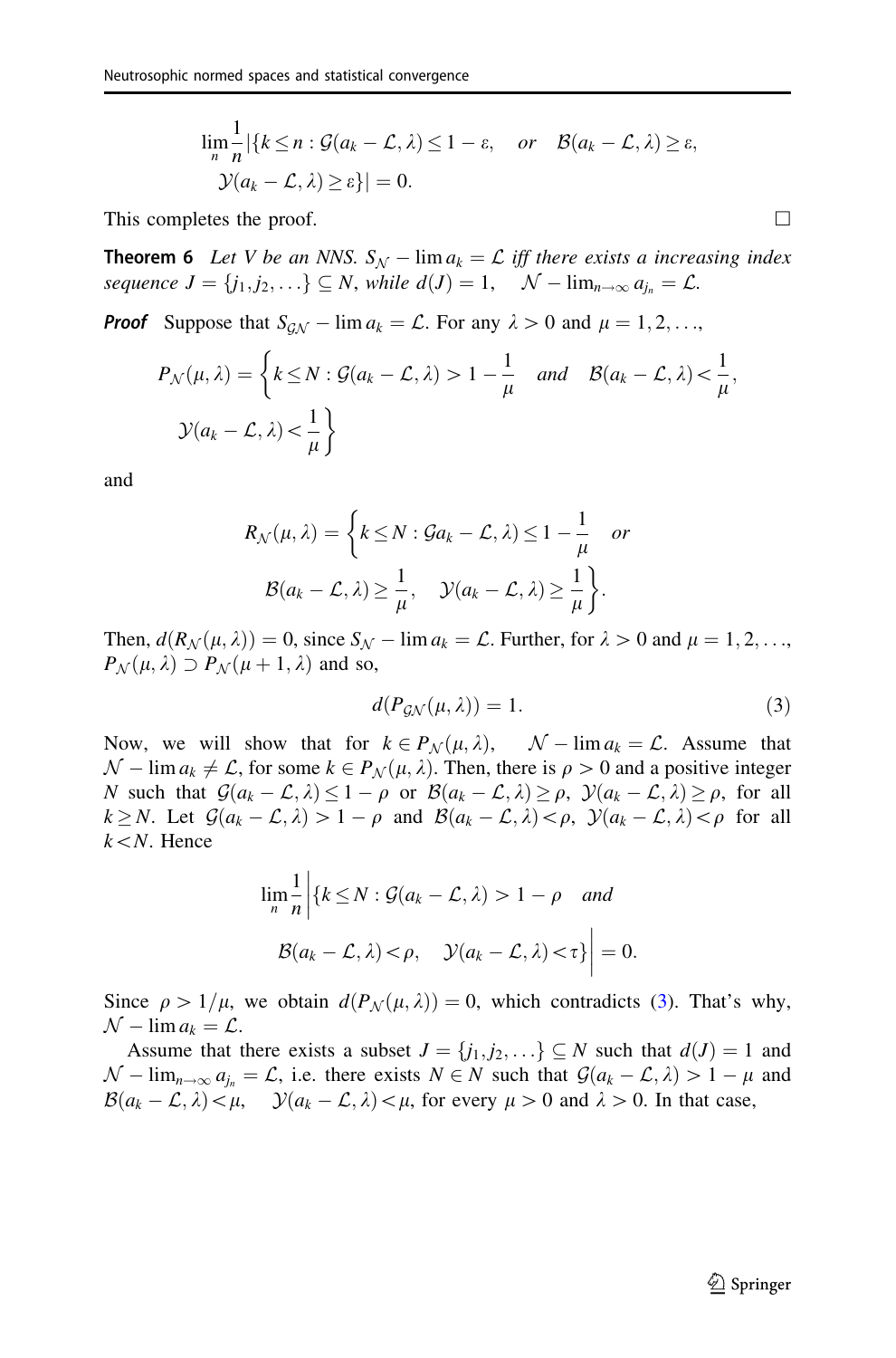<span id="page-11-0"></span>
$$
R_N(\mu, \lambda) := \{k \le N : G(a_k - \mathcal{L}, \lambda) \le 1 - \mu \text{ or } B(a_k - \mathcal{L}, \lambda)
$$
  
\n
$$
\ge \mu, \quad \mathcal{Y}(a_k - \mathcal{L}, \lambda) \ge \mu\}
$$
  
\n
$$
\subseteq N - \{j_{N+1}, j_{N+2,...}\}.
$$

Therefore  $d(R_N(\mu, \lambda)) \leq 1 - 1 = 0$ . Hence  $S_N - \lim a_k = \mathcal{L}$ .

### 6 Statistical complete NNS

**Definition 10** The sequence  $(a_k)$  is called statistically Cauchy with respect to NN  $\mathcal{N}$  (SCa – NN) in NNS V, if there exists  $N = N(\varepsilon)$ , for every  $\varepsilon > 0$  and  $\lambda > 0$  such that

$$
KC_{\varepsilon} := \{ k \leq n : \mathcal{G}(a_k - a_N, \lambda) \leq 1 - \varepsilon \quad or \quad \mathcal{B}(a_k - a_N, \lambda) \geq \varepsilon, \quad \mathcal{Y}(a_k - a_N, \lambda) \geq \varepsilon \}
$$

has ND zero. That is,  $d(KC_{\varepsilon}) = 0$ .

**Theorem 7** If a sequence  $(a_k)$  is  $SC - NN$  in NNS V, then it is  $SCa - NN$ .

**Proof** Let  $(a_k)$  be SC-NN. We get  $(1 - \varepsilon) \circ (1 - \varepsilon) > 1 - \mu$  and  $\varepsilon \bullet \varepsilon < \mu$ , for a given  $\varepsilon > 0$ , choose  $\mu > 0$ . Then we have,

$$
d(A(\varepsilon, \lambda)) = d\left(\left\{k \le n : \mathcal{G}\left(a_k - \mathcal{L}, \frac{\lambda}{2}\right) \le 1 - \varepsilon \quad or \right\}
$$
  

$$
\mathcal{B}\left(a_k - \mathcal{L}, \frac{\lambda}{2}\right) \ge \varepsilon, \mathcal{Y}\left(a_k - \mathcal{L}, \frac{\lambda}{2}\right) \ge \varepsilon\right\}
$$
 (4)

and so

$$
d(AC(\varepsilon, \lambda)) = d\left(\left\{k \le n : \mathcal{G}\left(a_k - \mathcal{L}, \frac{\lambda}{2}\right)\right\} > 1 - \varepsilon \quad \text{and}
$$
\n
$$
\mathcal{B}(a_k - L), \frac{\lambda}{2}\right) < \varepsilon, \quad \mathcal{Y}(a_k - L), \frac{\lambda}{2}\right) < \varepsilon\left\{\right\} = 1,
$$

for  $\lambda > 0$ . Let  $p \in A^C(\varepsilon, \lambda)$ . Then,

$$
\mathcal{G}(a_p-\mathcal{L},\lambda) > 1-\varepsilon \quad \text{and} \quad \mathcal{B}(a_p-\mathcal{L},\lambda) < \varepsilon, \quad \mathcal{Y}(a_p-\mathcal{L},\lambda) < \varepsilon.
$$

Let

$$
B(\varepsilon, \lambda) = \{k \le n : \mathcal{G}(a_k - a_p, \lambda) \le 1 - \mu \text{ or } B(a_k - a_p, \lambda) \ge \mu, \quad \mathcal{Y}(a_k - a_p, \lambda) \ge \mu\}.
$$

We claim that  $B(\varepsilon, \lambda) \subset A(\varepsilon, \lambda)$ . Let  $q \in B(\varepsilon, \lambda)/A(\varepsilon, \lambda)$ . Then,

$$
\mathcal{G}(a_q-a_p,\lambda)\leq 1-\mu \quad \text{and} \quad \mathcal{G}\bigg(a_q-\mathcal{L},\frac{\lambda}{2}\bigg)>1-\mu,
$$

in particular  $\mathcal{G}(a_p - \mathcal{L}, \frac{\lambda}{2}) > 1 - \varepsilon$ . Then,

 $\hat{\mathfrak{D}}$  Springer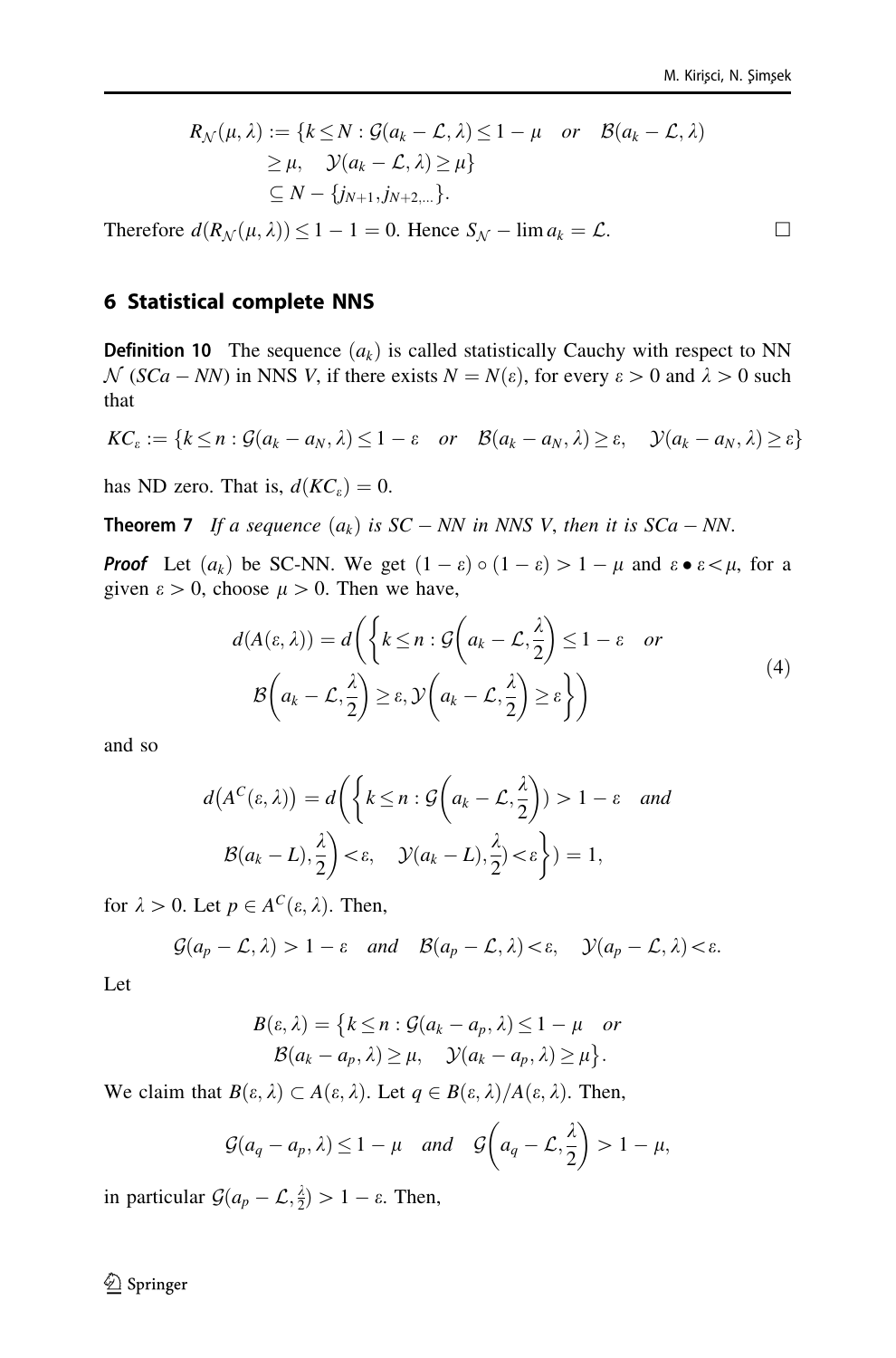$$
1 - \mu \geq \mathcal{G}(a_q - a_p, \lambda) \geq \mathcal{G}\left(a_q - \mathcal{L}, \frac{\lambda}{2}\right) \circ \mathcal{G}\left(a_p - \mathcal{L}, \frac{\lambda}{2}\right) > (1 - \varepsilon) \circ (1 - \varepsilon) > 1 - \mu,
$$

which is not possible. Moreover,

$$
\mathcal{B}(a_q-a_p,\lambda)\geq \mu \quad \text{and} \quad \mathcal{B}\left(a_q-\mathcal{L},\frac{\lambda}{2}\right)<\mu,
$$

in particular  $\mathcal{B}(a_p - \mathcal{L}, \frac{\lambda}{2}) < \varepsilon$ . Then,

$$
\mu \leq \mathcal{B}(a_q - a_p, \lambda) \leq \mathcal{B}\left(a_q - \mathcal{L}, \frac{\lambda}{2}\right) \circ \mathcal{B}\left(a_p - \mathcal{L}, \frac{\lambda}{2}\right) < \varepsilon \bullet \varepsilon < \mu,
$$

which is not possible. Similarly,

$$
\mathcal{Y}(a_q - a_p, \lambda) \ge \mu
$$
 and  $\mathcal{Y}\left(a_q - \mathcal{L}, \frac{\lambda}{2}\right) < \mu$ ,

in particular  $\mathcal{Y}(a_p - \mathcal{L}, \frac{\lambda}{2}) < \varepsilon$ . Then,

$$
\mu \leq \mathcal{Y}(a_q - a_p, \lambda) \leq \mathcal{Y}\left(a_q - \mathcal{L}, \frac{\lambda}{2}\right) \circ \mathcal{Y}\left(a_p - \mathcal{L}, \frac{\lambda}{2}\right) < \varepsilon \bullet \varepsilon < \mu,
$$

which is not possible. In that case,  $B(\varepsilon, \lambda) \subset A(\varepsilon, \lambda)$ . Then, by [\(4](#page-11-0)),  $d(\varepsilon, \lambda) = 0$  and  $(a_k)$  is SCa-NN.

**Definition 11** The NNS V is called statistically  $(SC - NN)$  complete, if every  $SCa - NN$  is  $SC - NN$ .

**Theorem 8** Every NNS V is  $(SC - NN)$ -complete.

**Proof** Let  $(a_k)$  be  $SCa - NN$  but not  $SC - NN$ . Choose  $\mu > 0$ . We get  $(1 - \varepsilon) \circ$  $(1 - \varepsilon) > 1 - \mu$  and  $\varepsilon \bullet \varepsilon < \mu$ , for a given  $\varepsilon > 0$  and  $\lambda > 0$ . Since  $(a_k)$  is not  $SC - NN$ ,

$$
G(a_k - a_N, \lambda) \ge G\left(a_k - \mathcal{L}, \frac{\lambda}{2}\right) \circ G\left(a_N - \mathcal{L}, \frac{\lambda}{2}\right) > (1 - \varepsilon) \circ (1 - \varepsilon) > 1 - \mu,
$$
  
\n
$$
B(a_k - a_N, \lambda) \le B\left(a_k - \mathcal{L}, \frac{\lambda}{2}\right) \bullet B\left(a_N - \mathcal{L}, \frac{\lambda}{2}\right) < \varepsilon \bullet \varepsilon < \mu,
$$
  
\n
$$
Y(a_k - a_N, \lambda) \le Y\left(a_k - \mathcal{L}, \frac{\lambda}{2}\right) \bullet Y\left(a_N - \mathcal{L}, \frac{\lambda}{2}\right) < \varepsilon \bullet \varepsilon < \mu.
$$

For

$$
T(\varepsilon,\lambda)=\{k\leq N:\mathcal{B}_{a_k-a_N}(\varepsilon)\leq 1-\mu\},\,
$$

 $d(T^C(\varepsilon, \lambda)) = 0$  and so  $d(T(\varepsilon, \lambda)) = 1$ , which is a contradiction, since  $(a_k)$  was  $SCa - NN$ . So that  $(a_k)$  must be  $SC - NN$ . Hence every NNS is  $(SC - NN)$  complete.

From Theorems [6,](#page-10-0) [7](#page-11-0), 8, we have: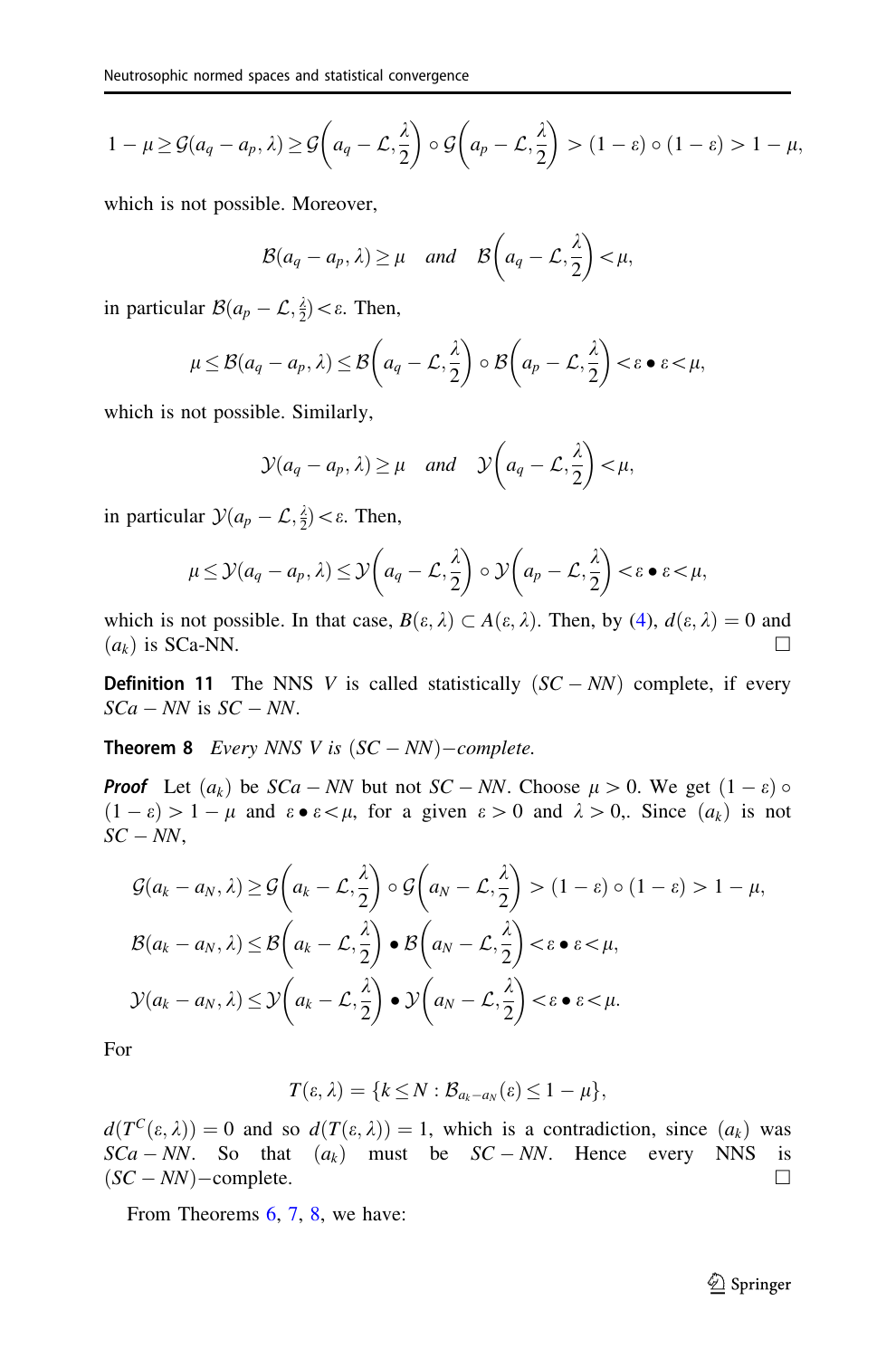<span id="page-13-0"></span>**Theorem 9** Let V be an NNS. Then, for any sequence  $(a_k) \in F$ , the following conditions are equivalent:

- i.  $(a_k)$  is  $SC NN$ .
- ii.  $(a_k)$  is  $SCa NN$ .
- iii. NNS V is  $(SC NN)$ -complete.
- iv. There exists an increasing index sequence  $J = (j_n)$  of natural numbers such that  $d(J) = 1$  and the subsequence  $(a_{i_n})$  is a  $SCa - NN$ .

### 7 Conclusion

We have defined to neutrosophic normed space and statistical convergence in neutrosophic normed space. The structural characteristic properties of NNSs have been established and examples are given. Further, statistical convergence with respect to neutrosophic norm is introduced and some fundamental properties are examined. Statistical Cauchy sequence and statistically completeness for neutrosophic norm are defined.

#### Compliance with ethical standards

Conflict of interest The authors declare that they have no conflict of interest.

### References

- 1. Atanassov, K. 1986. Intuitionistic fuzzy sets. Fuzzy Sets and Systems 20: 87–96.
- 2. Atanassov, K., and G. Gargov. 1989. Interval valued intuitionistic fuzzy sets. Information Computing 31: 343–349.
- 3. Bera, T., and N.K. Mahapatra. 2017. Neutrosophic soft linear spaces. Fuzzy Information and Engineering 9: 299–324.
- 4. Bera, T., and N.K. Mahapatra. 2018. Neutrosophic soft normed linear spaces. Neutrosophic Sets and Systems. 23: 52–71.
- 5. Debnath, P. 2012. Lacunary ideal convergence in intuitionistic fuzzy normed linear spaces. Computers & Mathematics with Applications 63: 708–715. <https://doi.org/10.1016/j.camwa.2011.11.034>.
- 6. Freedman, A.R., and J.J. Sember. 1981. Densities and summability. Pacific Journal of Mathematics 95: 293–305.
- 7. George, A., and P. Veeramani. 1994. On some results in fuzzy metric spaces. Fuzzy Sets and Systems 64: 395–399.
- 8. George, A., and P. Veeramani. 1997. On some results of analysis for fuzzy metric spaces. Fuzzy Sets and Systems 90: 365–368.
- 9. Kaleva, O., and S. Seikkala. 1984. On fuzzy metric spaces. Fuzzy Sets and Systems 12: 215–229.
- 10. Karakaya, V., N. Simsek, M. Erturk, and F. Gursoy. 2012.  $\lambda$ -Statistical convergence of sequences of functions in intuitionistic fuzzy normed spaces. Journal of Function Spaces and Applications. 2012: Article ID 926193. [https://doi.org/10.1155/2012/926193.](https://doi.org/10.1155/2012/926193)
- 11. Karakus¸, S., K. Demirci, and O. Duman. 2008. Statistical convergence on intuitionistic fuzzy normed spaces. Chaos Solutions & Fractals 35: 763–769.
- 12. Kirisci, M. 2019. Fibonacci statistical convergence on intuitionistic fuzzy normed spaces. Journal of Intelligent & Fuzzy Systems 36: 5597–5604. [https://doi.org/10.3233/JIFS-181455.](https://doi.org/10.3233/JIFS-181455)
- 13. Kirisci, M., and N. Simsek. Neutrosophic metric spaces, [arXiv:1907.00798.](http://arxiv.org/abs/1907.00798)
- 14. Kramosil, I., and J. Michalek. 1975. Fuzzy metric and statistical metric spaces. Kybernetika 11: 336–344.